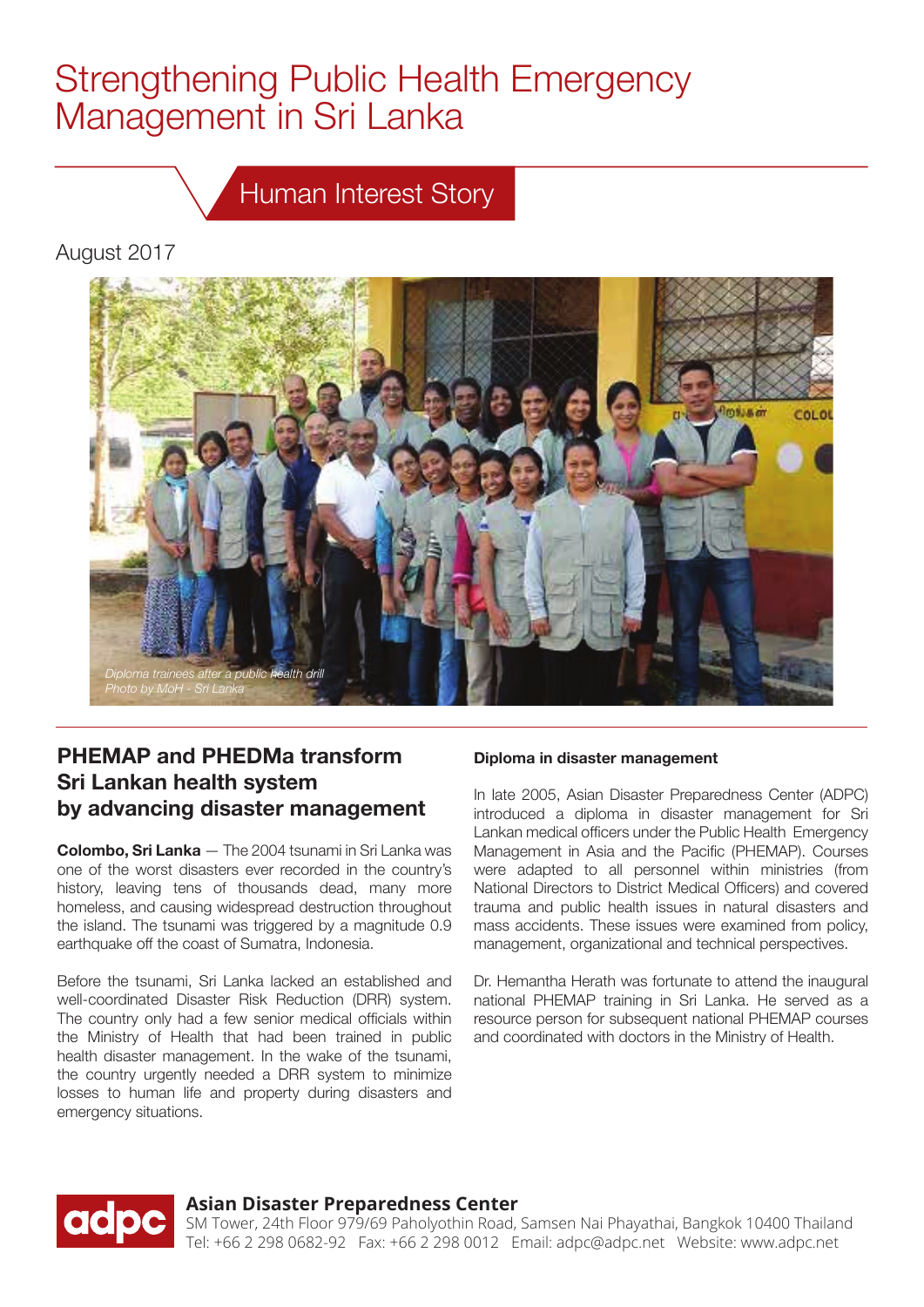

*Dr. Hemantha Herath (left) and Dr. Dinesh Fernando at the 2015 Award Ceremony for the 10th Training Course in Public Health Emergency and Disaster Management for Health Care Professionals of South-East Asia*

*Photo by MoH - Sri Lanka*

#### **Birth of disaster preparedness system**

Over the years, 17 Sri Lankans have trained in PHEMAP and other ADPC courses. Six PHEMAP graduates really had disaster management in their blood, as they took initiative and established a reliable disaster preparedness system.

By 2009, the disaster management and preparedness system was functioning well in the country. The Ministry of Health deployed this system during the final stages of civil war to prevent, mitigate and prepare for an anticipated humanitarian crisis.

By May 2009, when the near 26-year civil conflict was over, there were over 300,000 Internally Displaced Persons (IDPs) in need of government care. The IDPs lived in welfare villages and the government provided maximum care and services until their resettlement.

Entrusted with the role of Director of IDPs Healthcare – an ad hoc position created to serve the affected population, Dr. Hemantha Herath carried out his responsibilities successfully with the help of his PHEMAP-trained colleagues.

#### **Launch of the post-graduate training program**

It was during this time that Dr. Rezvi Sheriff, Director of the Postgraduate Institute of Medicine (PGIM) and Professor at the Faculty of Medicine, University of Colombo, visited the IDP Camps and saw how health needs of the displaced people were being met. Dr. Rezvi suggested developing a post-graduate training program for doctors, and appointed Dr. Hemantha Herath as Founder Chairman of the Specialty Board for Disaster Management. Inter-regional PHEMAP graduate, Dr. Eeshara Kottegoda,

was appointed as secretary. With help from other inter-regional PHEMAP graduates in Sri Lanka and ADPC PHEMAP trainees, Dr. Dinesh Fernando and Dr. A. Balasooriya, a post-graduate diploma training (PGDT) course for doctors was developed.

#### **Structure of the post-graduate diploma**

The one-year course was split into three sections: three months of lectures to learn the fundamentals, two months of short appointments to network with stakeholders and six months of long-term attachment to a health institution.

During short appointments, participants are assigned to key organizations in the country to conduct disaster management-related work and develop contacts. Organizations include the Disaster Preparedness and Response Division of the Ministry of Health (MOH), the National Hospital Accident Service, the Office of the Colombo Judicial Medical Officer, Ministry of Disaster Management, and various UN agencies.

In the third part of the training, participants are appointed to a specific hospital or public health institution to conduct risk assessment both within and outside of the health institution. Based on findings of the risk assessment, they prepare a disaster management plan for the institution and conduct a drill to test their proposed plan.

Completion of these components are required to qualify as a candidate for the final exam and diploma. The trainees are required to carry out a small research project and in the event of a major disaster, they would be called to participate in response activities. Otherwise, the entire batch of trainees would be called to conduct a single public health drill at the national level. The government provides the funding required to conduct the drills.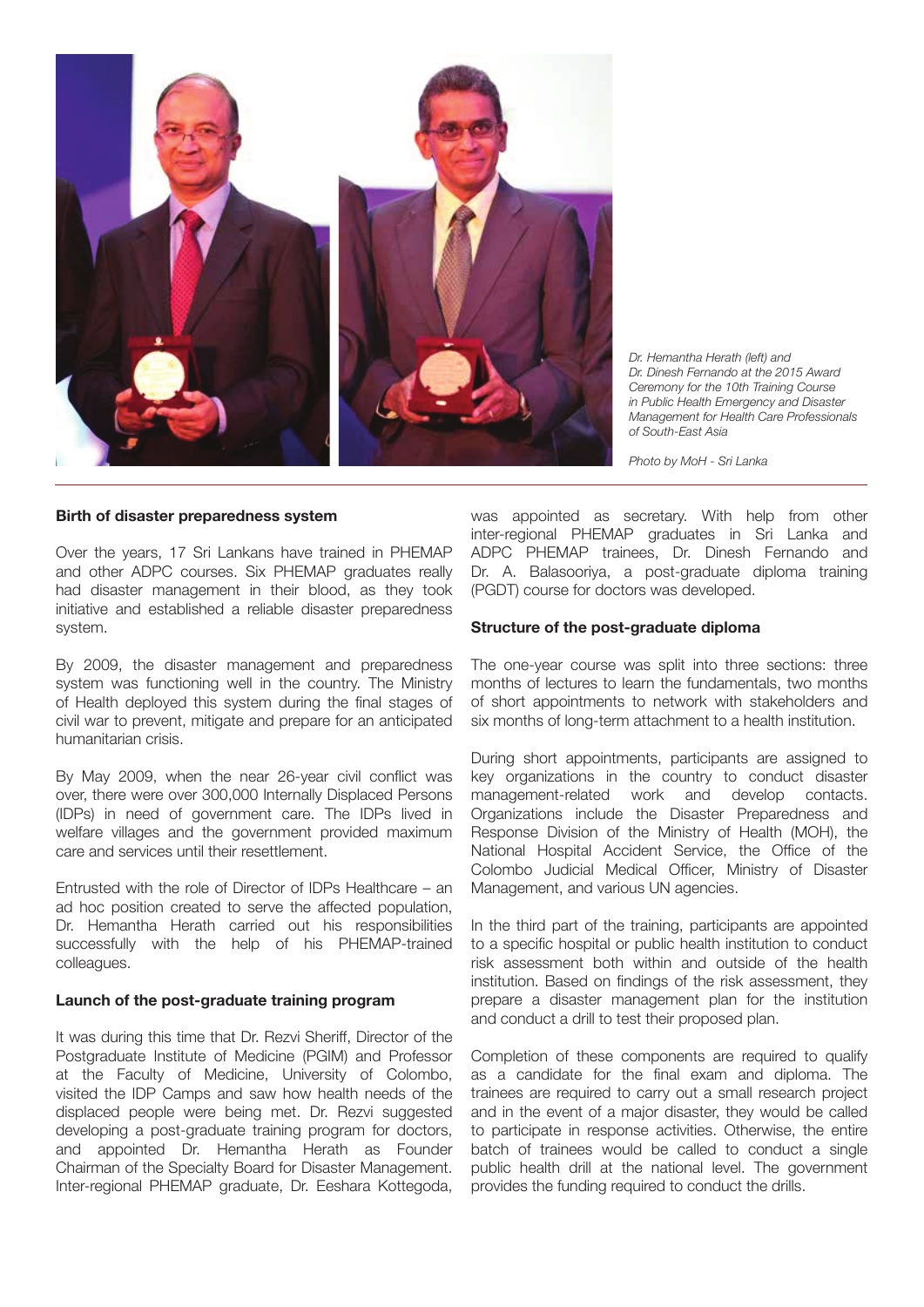#### **The most significant change**

The development of a diploma in Disaster Management for Medical Officers in Sri Lanka is the most significant contribution and result of the PHEMAP program. Prior to PHEMAP's inception in Sri Lanka, only a few senior medical officials within the Ministry of Health were trained with skills in public health disaster management.

This program proved beneficial for the country, with approximately 20 hospitals receiving formally prepared and scientifically-based disaster management plans every year. The program has also restored interest in hospital drills, as all major hospitals now conduct at least one drill every five years, and many locations perform drills annually.

Today, almost every hospital in Sri Lanka has participated in the program and developed their own disaster management plan. With diploma holders distributed all over the island, doctors no longer travel to distant hospitals during disasters or emergency situations. Diploma holders are also training other health workers at the local level and acting as resource persons at national level trainings.

Challenges with collection of information was also addressed in this post-disaster system. Focal points in major hospital districts and provinces now collect and relay information to the central headquarters in the event of an emergency. The PHEMAP and its current local version, 'Public Health Emergency and Disaster Management' (PHEDMa), have truly transformed the health system of Sri Lanka by advancing disaster management.



*The Most Significant Change (MSC) story of the PHEMAP program*